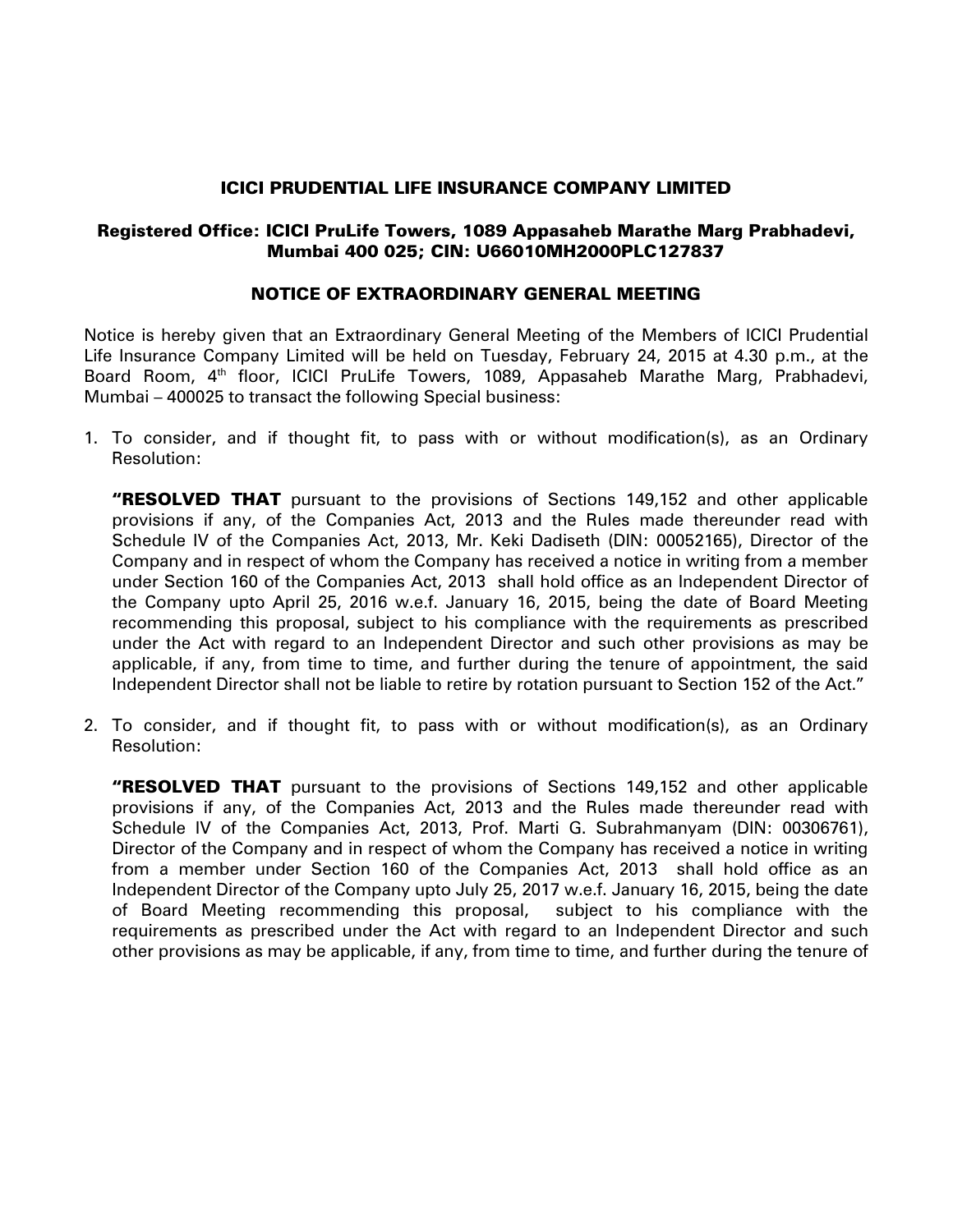appointment, the said Independent Director shall not be liable to retire by rotation pursuant to Section 152 of the Act."

3. To consider, and if thought fit, to pass with or without modification(s), as an Ordinary Resolution:

**"RESOLVED THAT** pursuant to the provisions of Sections 149,152 and other applicable provisions if any, of the Companies Act, 2013 and the Rules made thereunder read with Schedule IV of the Companies Act, 2013, Ms. Rama Bijapurkar (DIN: 00001835), Director of the Company and in respect of whom the Company has received a notice in writing from a member under Section 160 of the Companies Act, 2013 shall hold office as an Independent Director of the Company upto January 16, 2018 w.e.f. January 16, 2015, being the date of Board Meeting recommending this proposal, subject to her compliance with the requirements as prescribed under the Act with regard to an Independent Director and such other provisions as may be applicable, if any, from time to time, and further during the tenure of appointment, the said Independent Director shall not be liable to retire by rotation pursuant to Section 152 of the Act."

4. To consider, and if thought fit, to pass with or without modification(s), as an Ordinary Resolution:

**"RESOLVED THAT** pursuant to the provisions of Sections 149,152 and other applicable provisions if any, of the Companies Act, 2013 and the Rules made thereunder read with Schedule IV of the Companies Act, 2013, Mr. Vinod Kumar Dhall (DIN: 02591373), Director of the Company and in respect of whom the Company has received a notice in writing from a member under Section 160 of the Companies Act, 2013 shall hold office as an Independent Director of the Company upto March 04, 2019 w.e.f. January 16, 2015, being the date of Board Meeting recommending this proposal, subject to his compliance with the requirements as prescribed under the Act with regard to an Independent Director and such other provisions as may be applicable, if any, from time to time, and further during the tenure of appointment, the said Independent Director shall not be liable to retire by rotation pursuant to Section 152 of the Act."

5. To consider, and if thought fit, to pass with or without modification(s), as an Ordinary Resolution:

**"RESOLVED THAT** pursuant to the provisions of Sections 149,152 and other applicable provisions if any, of the Companies Act, 2013 and the Rules made thereunder read with Schedule IV of the Companies Act, 2013, Mr. V. Sridar (DIN: 02241339), Director of the Company and in respect of whom the Company has received a notice in writing from a member under Section 160 of the Companies Act, 2013 shall hold office as an Independent Director of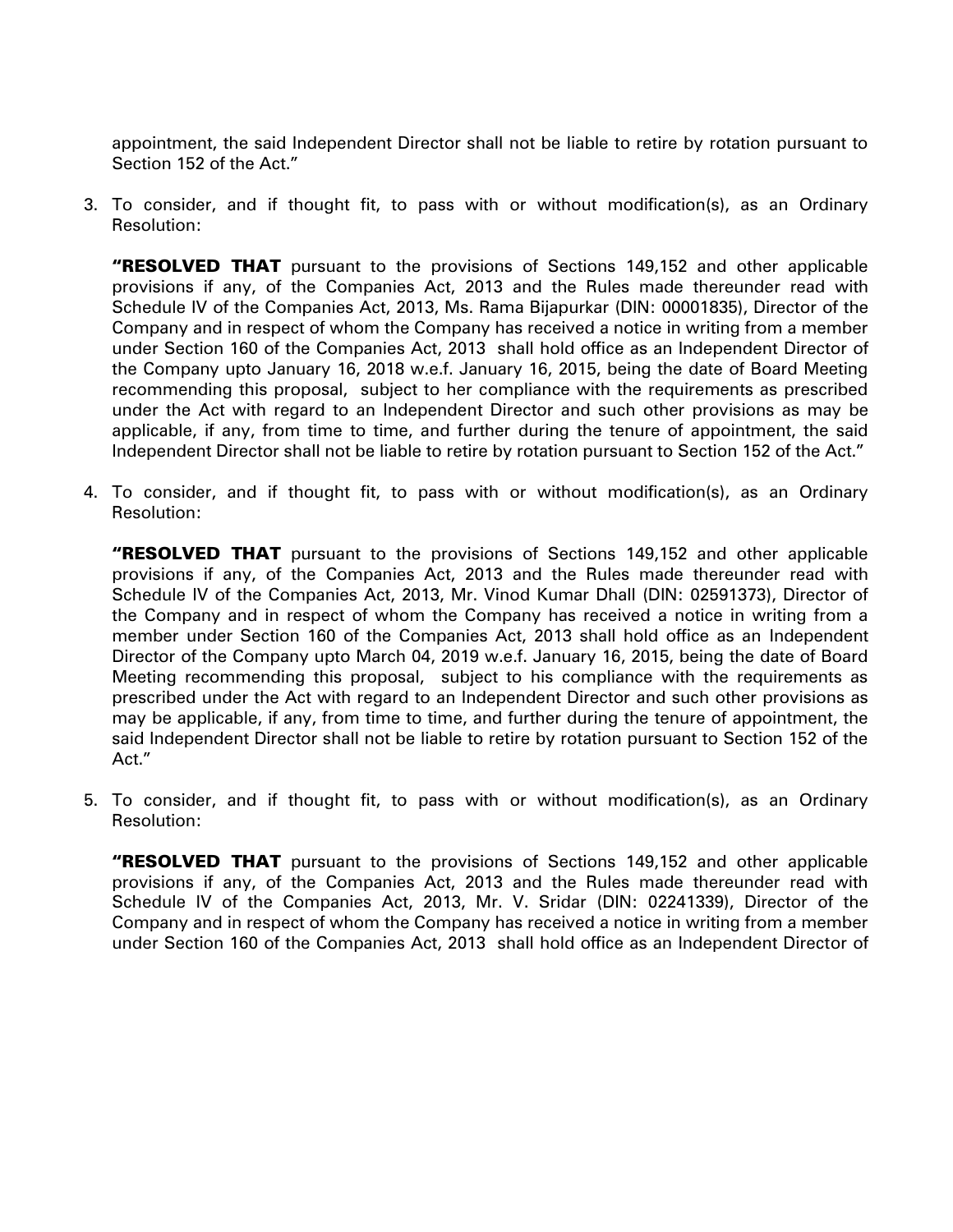the Company upto January 15, 2020 w.e.f. January 16, 2015, being the date of Board Meeting recommending this proposal, subject to his compliance with the requirements as prescribed under the Act with regard to an Independent Director and such other provisions as may be applicable, if any, from time to time, and further during the tenure of appointment, the said Independent Director shall not be liable to retire by rotation pursuant to Section 152 of the Act."

6. To consider, and if thought fit, pass with or without modification(s), the following resolution as a Special Resolution:

"RESOLVED THAT pursuant to the special resolution passed at the Extraordinary General Meeting of the Company held on March 28, 2005 and pursuant to section 62 of the Companies Act, 2013 and any other applicable regulatory requirement, approval of the Company be and is hereby accorded for extending the exercise period of options granted under the employee stock option scheme 2005 (ESOP 2005) by substituting the existing clause (f) of section III of the ESOS 2005, with the following:

(f) "Exercise Period" means the period commencing from the date of vesting of options and ending on the later of (i) the tenth anniversary of the date of grant of Options or (ii) such extended time period for specific grants previously made as may be approved by the Board Nomination & Remuneration Committee from time to time or (iii) the fifth anniversary of the date of vesting of options.

**RESOLVED FURTHER THAT** the Board Nomination & Remuneration Committee, be and is hereby authorised to do all such acts, deeds, matters and things as it may in its absolute discretion deem fit, necessary or desirable for the purpose of giving effect to this resolution and do all other acts, deeds and things as may be necessary or required for the purpose of the above.

By Order of the Board

Place : Mumbai Date : January 16, 2015  M. Sanaulla Khan Company Secretary

Registered Office: ICICI PruLife Towers 1089, Appasaheb Marathe Marg Prabhadevi, Mumbai - 400 025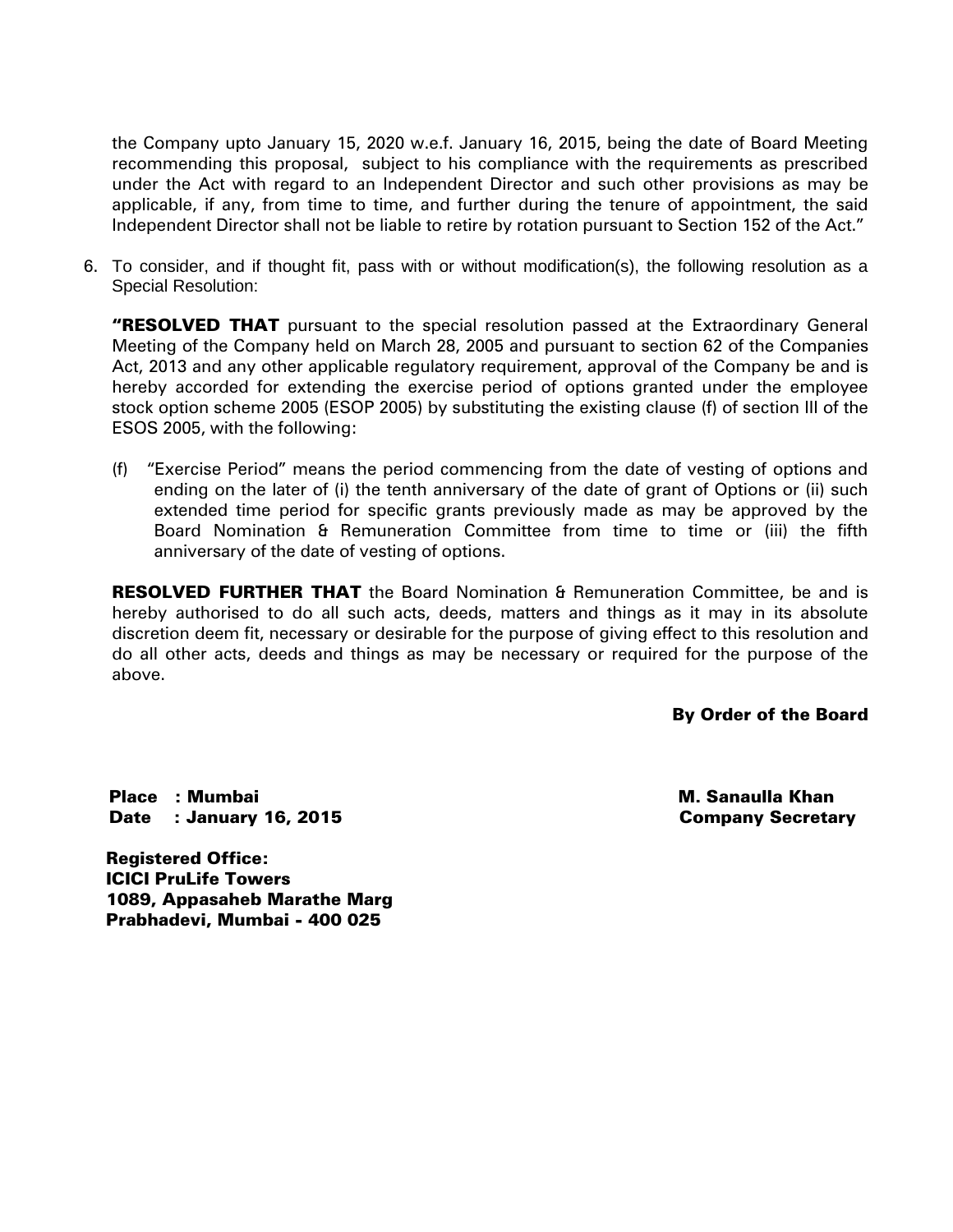## **NOTES**

- (a) Statement pursuant to Section 102(1) of the Companies Act, 2013, setting out the material facts concerning each item of special business in respect of item nos. 1 to 6 set out above is annexed hereto.
- (b) A member entitled to attend and vote is entitled to appoint a proxy to attend and, on a poll, to vote instead of himself. Such proxy need not be a member of the Company. Proxies in order to be valid and effective must be delivered at the registered office of the Company, not less than forty-eight hours before the commencement of the meeting. A Proxy form is sent herewith. Proxies submitted on behalf of the companies, societies etc., must be supported by an appropriate resolution/authority, as applicable.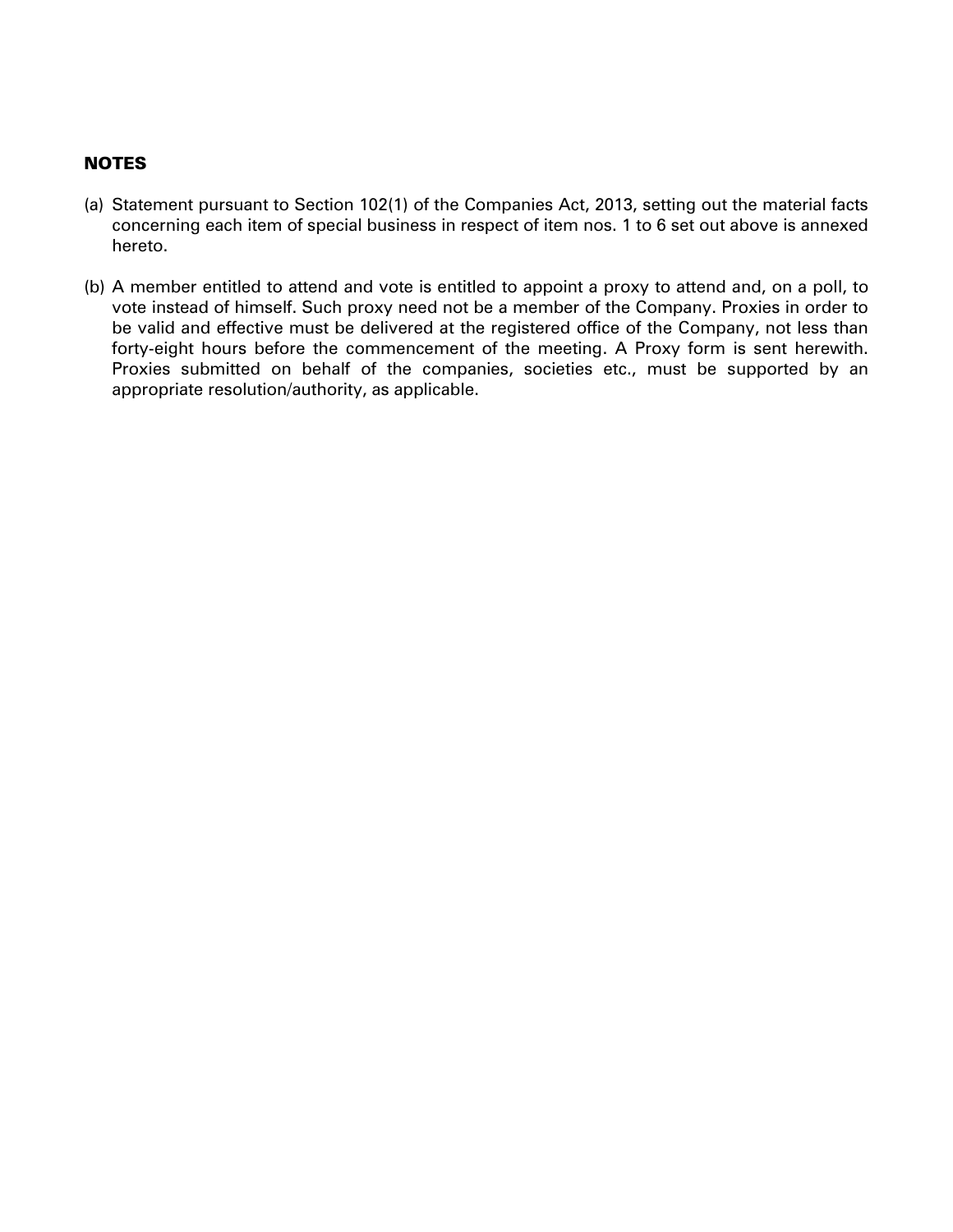### Statement pursuant to Section 102(1) of the Companies Act, 2013, setting out the material facts concerning each item of special business

## Item Nos 1 to 5

The Ministry of Corporate Affairs *vide* its notification dated March 26, 2014 has notified section 149 of Companies Act 2013 which states that an independent director shall hold office for a maximum of two terms of five consecutive years each on the Board of a Company. Therefore, as per the Companies Act 2013, an independent director can hold the office for a maximum period of ten consecutive years and shall not be liable to retire by rotation at the Annual General Meeting.

Section 149 (5) of the Companies Act, 2013 specifies that companies existing on or before the date of commencement of this Act shall, within one year from such commencement or from the date of notification of the rules in this regard as may be applicable, comply with the requirements of the provisions of appointment of Independent Director(s).

In this regard, the Company has received notices in writing under the provisions of Section 160 of the Companies Act, 2013, from a member alongwith a deposit of  $\bar{\tau}$  1,00,000 for each director proposing the candidature of Mr. Keki Dadiseth, Prof. Marti G. Subrahmanyam, Ms. Rama Bijapurkar, Mr. Vinod Kumar Dhall and Mr. V. Sridar for the office of Independent Director, to be appointed as such under the provisions of Section 149 of the Companies Act, 2013 as per the proposed resolutions.

Members may note that the requisite declarations have been furnished by the Independent Directors viz. (i) consent in writing to act as director in Form DIR-2 pursuant to Rule 8 of Companies (Appointment & Qualification of Directors) Rules, 2014, (ii) intimation in Form DIR-8 in terms of Companies (Appointment & Qualification of Directors) Rules, 2014, to effect that they are not disqualified under sub-section (2) of Section 164 of the Companies Act, 2013, and (iii) a declaration to the effect that they meet the criteria of independence as provided in sub-section (6) of Section 149 of the Companies Act, 2013.

The resolutions seek the approval of members for the appointment of Mr. Keki Dadiseth, Prof. Marti G. Subrahmanyam, Ms. Rama Bijapurkar and Mr. Vinod Kumar Dhall as Independent Directors of the Company for the remaining of their uncompleted tenure of 10 years. Mr. V. Sridar is being appointed for a period of 5 years.

The Board of Directors recommend the Resolutions proposed vide item nos 1 to 5 of the Notice be passed and approved as Ordinary Resolutions by the Members.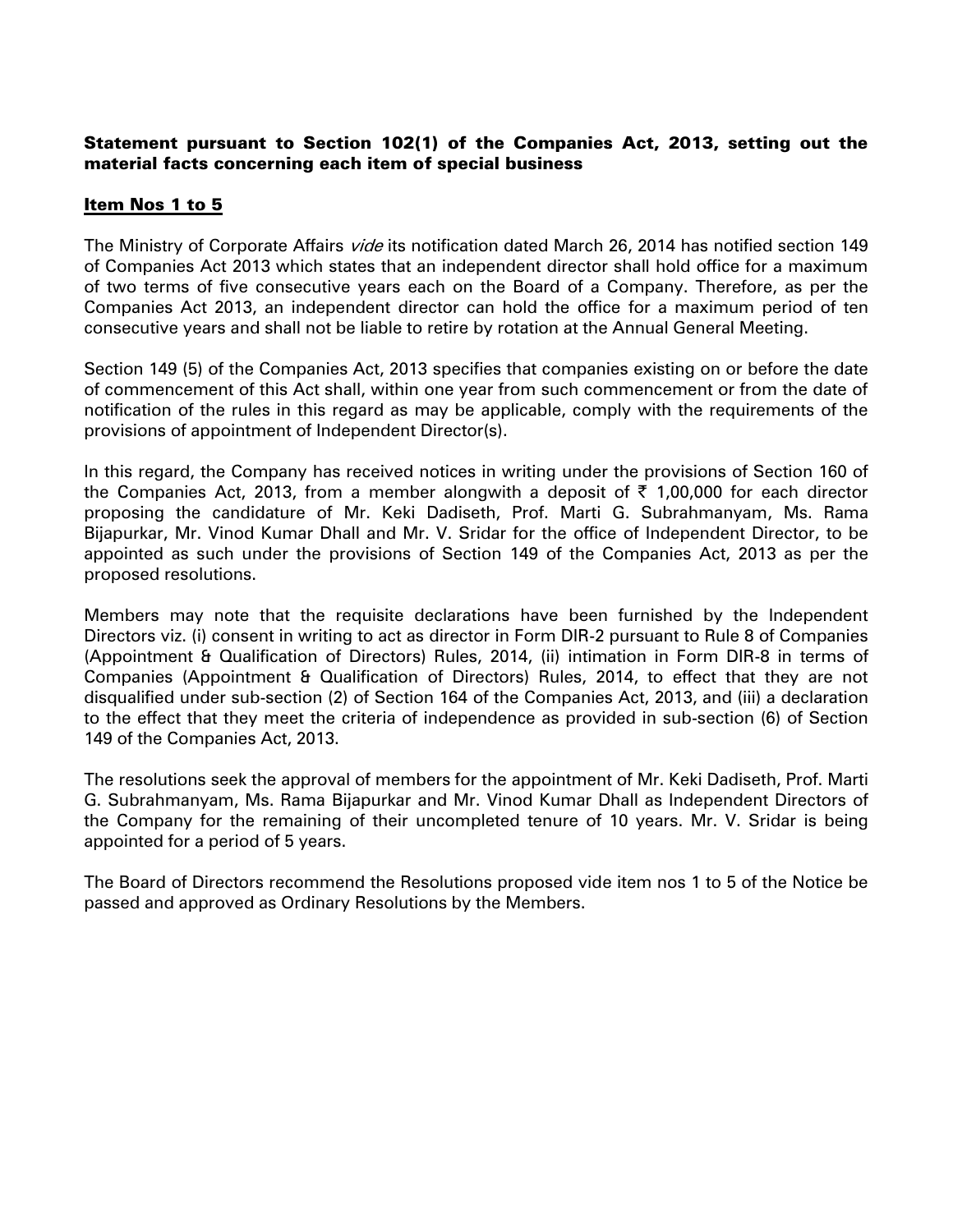The Board confirms that the Independent Directors have fulfilled the conditions specified in Section 149 of the Act. Formal appointment letters are being issued to the Independent Directors, and the Company shall also post the Terms and Conditions of their appointment on the Company's website.

None of the Directors or Key Managerial Personnel of the Company or their relatives is/are concerned or interested in the said Resolution except the individual directors to the extent of their respective directorships in the Company.

## Item No 6

The Company at its Extraordinary General Meeting of shareholders held on March 28, 2005 had passed a special resolution approving the introduction and implementation of 'ICICI Prudential Life Insurance Company Limited - Employees Stock Option Scheme (2005)' ('ESOS 2005').

According to the Scheme the "Exercise Period" is defined under section III(1)(f) as the period commencing from the date of vesting of Options and ending on the later of (i) the tenth anniversary of the date of grant of Options or (ii) the fifth anniversary of the date of vesting of Options.

Consequently, the unexercised options, granted under the Scheme between 2005 to 2007, would start expiring from March 28, 2015 onwards. It may be noted that many employees who were granted stock options under the Scheme have not exercised their options due to limited exit option available, as the Company continues to be an unlisted entity.

With reference to the above clause and keeping in mind the spirit of the Scheme, the interest of the employees and that the option holders have limited liquidity, it is proposed to extend the exercise period for options granted on or before April 25, 2007 for an additional period of three years.

Accordingly, in Section III, the following clause shall substitute the current clause (f):

f. "Exercise Period" means the period commencing from the date of vesting of options and ending on the later of (i) the tenth anniversary of the date of grant of Options or (ii) such extended time period for specific grants previously made as may be approved by the Board Nomination & Remuneration Committee from time to time or (iii) the fifth anniversary of the date of vesting of options.

The said extension will provide additional years to the employees to exercise their options and in the event of the Company getting listed during this period, the employees will automatically have the liquidity option. In absence of such extension, the options will start lapsing from March 2015 which will be detrimental to the interests of the employees.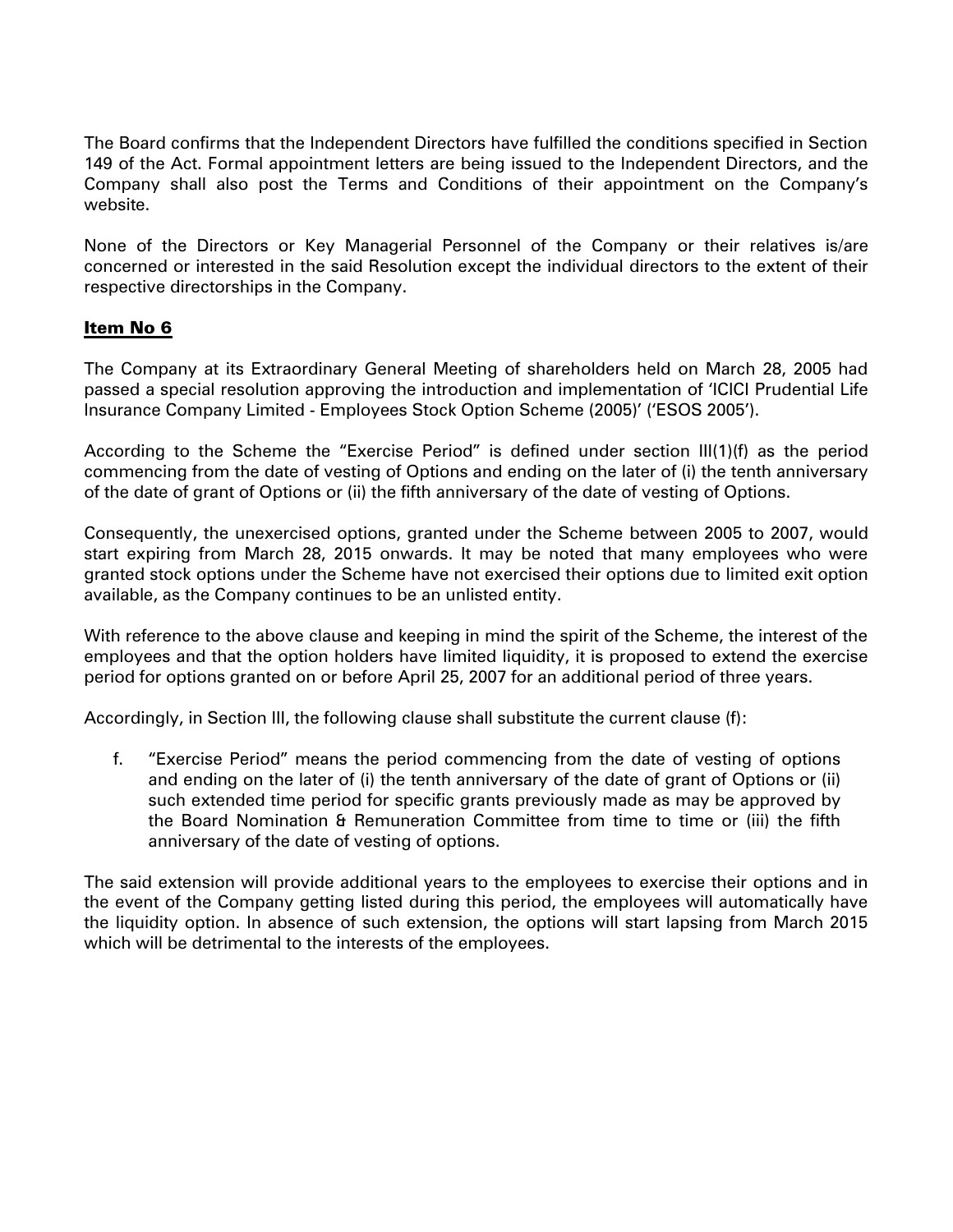As per the Companies Act, 2013, any amendment to the Scheme requires the approval of the shareholders.

Mr. Puneet Nanda and Mr. Binay Agarwala are interested in the resolution to the extent of their shareholding and option holdings in the Company. Mr. N. S Kannan and Mr. Sandeep Batra are interested in the resolution to the extent to their option holdings. None of the other Directors of the Company and their relatives and Key Managerial Personnel of the Company and their relatives is in any way concerned or interested in the resolution.

Your Directors recommend the resolution for your approval.

By Order of the Board

Place : Mumbai Date : January 16, 2015

 M. Sanaulla Khan Company Secretary

Registered Office: ICICI PruLife Towers 1089, Appasaheb Marathe Marg Prabhadevi, Mumbai - 400 025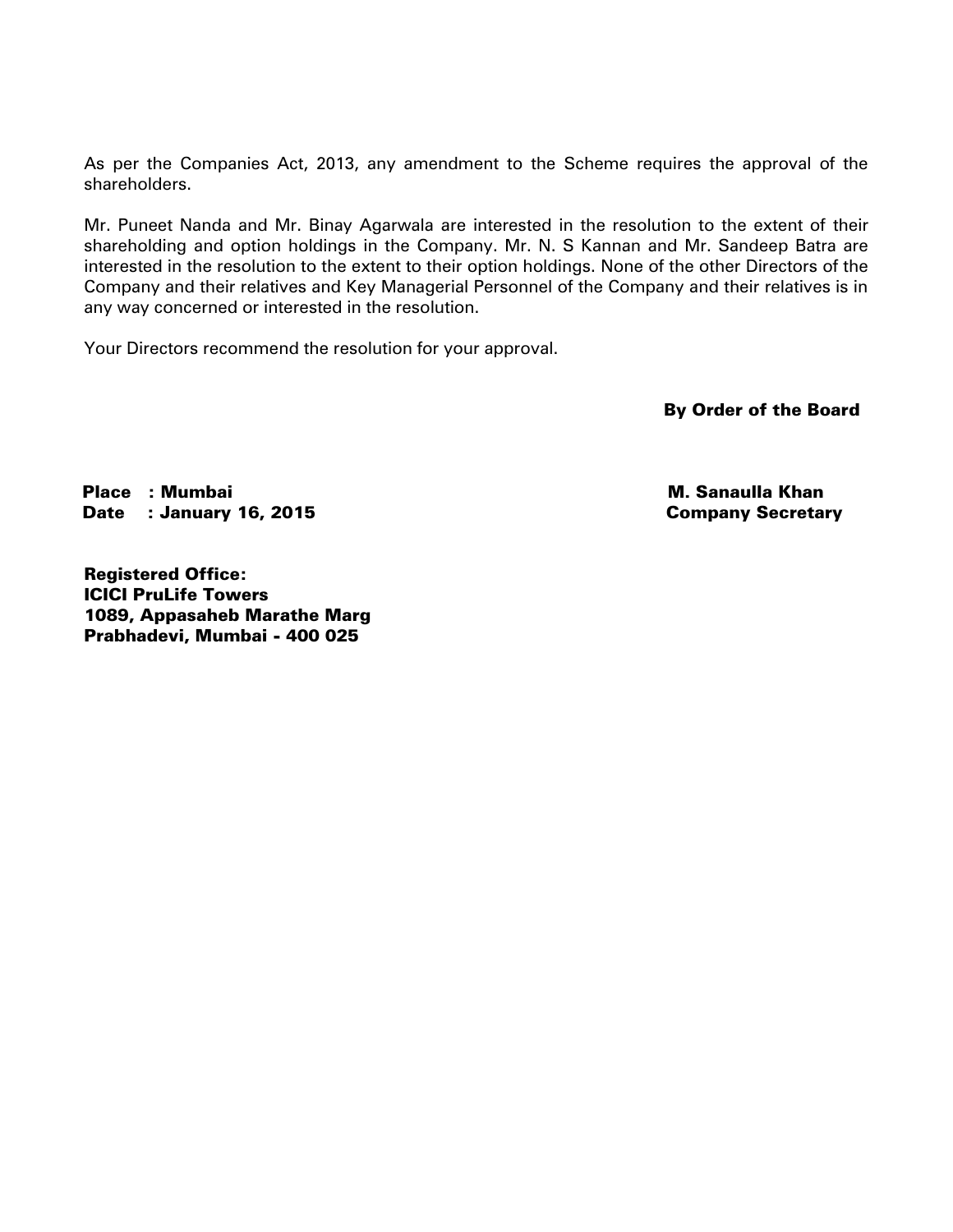# Brief Resume of Directors recommended for appointment as per Companies Act, 2013 at the Extraordinary general meeting

| <b>Name of</b><br><b>Director</b>                                                                  | Mr. Keki<br><b>Dadiseth</b>                | Prof. Marti G.<br>Subrahmanyam                                            | <b>Ms. Rama</b><br><b>Bijapurkar</b> | <b>Mr. Vinod</b><br><b>Kumar Dhall</b>                   | <b>Mr. V.</b><br><b>Sridar</b>            |
|----------------------------------------------------------------------------------------------------|--------------------------------------------|---------------------------------------------------------------------------|--------------------------------------|----------------------------------------------------------|-------------------------------------------|
| Age                                                                                                | 69                                         | 68                                                                        | 57                                   | 71                                                       | 67                                        |
| Nationality                                                                                        | Indian                                     | Indian                                                                    | Indian                               | Indian                                                   | Indian                                    |
| Date of first<br>appointment                                                                       | April 26,<br>2006                          | July 26, 2007                                                             | January 17,<br>2008                  | March 05,<br>2009                                        | April 18,<br>2013                         |
| Date of<br>appointment for<br>the remaining of<br>their<br>uncompleted<br>tenure of 10/5<br>years. | April 25,<br>2016                          | July 25, 2017                                                             | January 16,<br>2018                  | March 04,<br>2019                                        | January<br>15, 2020                       |
| Shareholding in<br>the Company                                                                     | <b>NIL</b>                                 | <b>NIL</b>                                                                | <b>NIL</b>                           | <b>NIL</b>                                               | <b>NIL</b>                                |
| Qualifications                                                                                     | B. Com,<br>F.C.A<br>(England and<br>Wales) | B. Tech, PGDM,<br>Ph. D.                                                  | B. Sc (Hon.),<br><b>PGDM</b>         | LL.B, M.Sc,<br>Master degree<br>in<br><b>Mathematics</b> | B. Com<br>(Hons),<br><b>FCA</b>           |
| Expertise in<br>specific<br>functional area                                                        | Finance                                    | Corporate<br>finance, capital<br>markets and<br>international<br>finance. | Market<br>strategy.                  | Corporate<br>Affairs, Law<br>and<br>Insurance.           | Finance,<br><b>Accounts</b><br>and Audit. |
| Directorship held<br>in other<br>companies                                                         |                                            |                                                                           | Please refer below *                 |                                                          |                                           |
| Chairmanships/<br>Memberships of<br>Committees in<br>other companies                               |                                            |                                                                           | Please refer below *                 |                                                          |                                           |

\*as on January 16, 2015 for existing directors.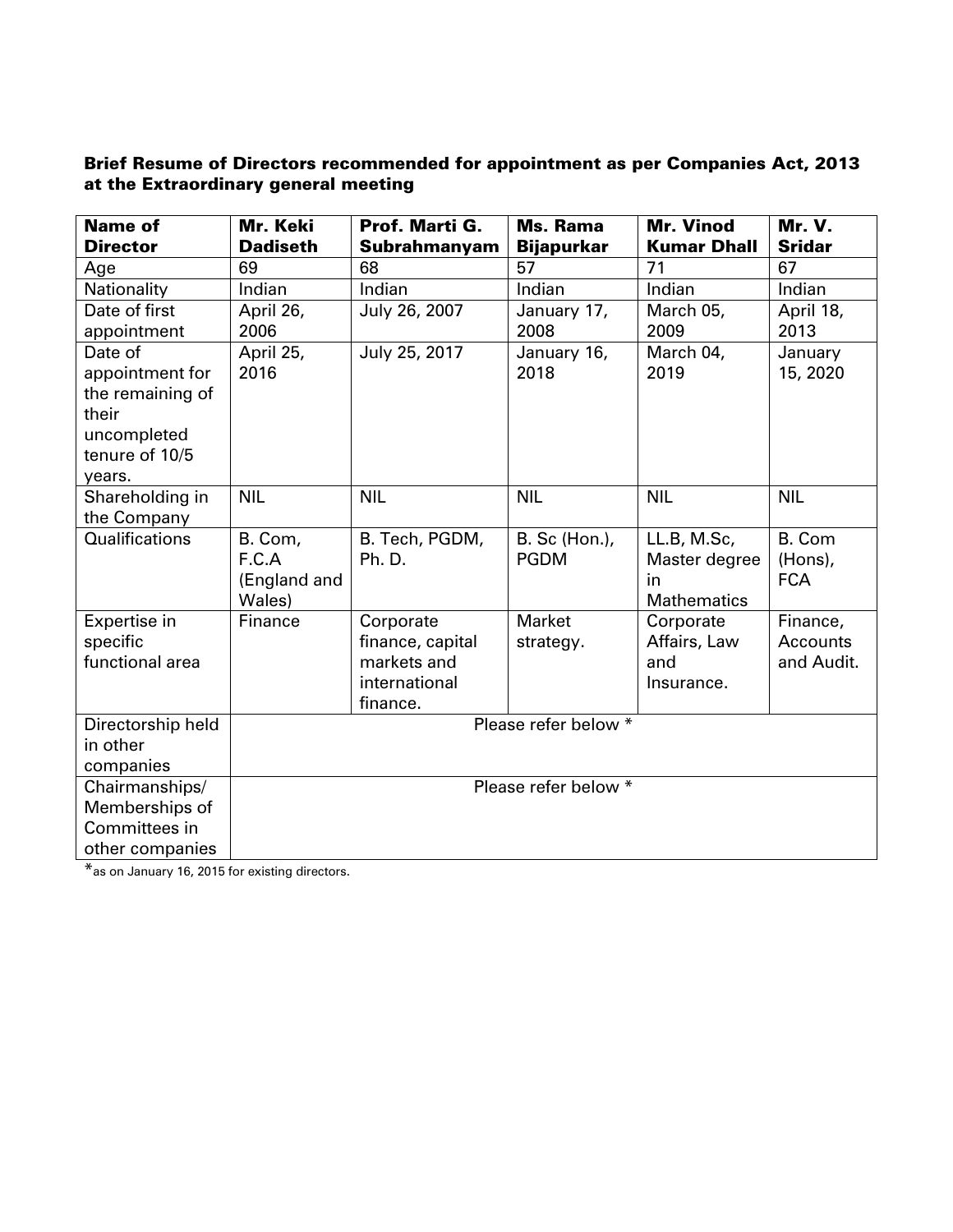| <b>Name of Director</b> | Directorship in other Companies <sup>\$</sup>                          | <b>Chairmanship/Memberships</b><br>of the Committee in other<br><b>Companies</b> |
|-------------------------|------------------------------------------------------------------------|----------------------------------------------------------------------------------|
| Mr. Keki Dadiseth       | The Indian Hotels Company Limited                                      | Chairman, Audit Committee<br>Member, Stakeholders'<br>Relationship Committee.    |
|                         | <b>Piramal Enterprises Limited</b><br><b>Siemens Limited</b>           | Member, Audit & Risk Committee                                                   |
|                         | <b>Britannia Industries Limited</b>                                    | Member, Audit Committee<br>Member, Audit Committee                               |
|                         | <b>ICICI Prudential Trust Limited</b>                                  |                                                                                  |
|                         | <b>Godrej Properties Limited</b><br><b>JM Financial Limited</b>        | Chairman, Audit Committee                                                        |
|                         | <b>JM Financial Services Limited</b>                                   | Member, Audit Committee                                                          |
|                         | <b>PIEM Hotels Limited</b><br><b>Omnicom India Marketing Advisory</b>  | Member, Audit Committee                                                          |
|                         | <b>Services Private Limited</b>                                        |                                                                                  |
| Prof. Marti G.          | <b>LIC Nomura Mutual Fund Asset</b>                                    | $\overline{a}$                                                                   |
| Subrahmanyam            | <b>Management Company Limited</b><br>Vayana Private Limited            |                                                                                  |
|                         | <b>AION India Investment Advisors</b>                                  |                                                                                  |
|                         | <b>Private Limited</b>                                                 |                                                                                  |
| Ms. Rama Bijapurkar     | Mahindra and Mahindra Financial<br><b>Services Limited</b>             | Member, Audit Committee                                                          |
|                         | <b>RBL Bank Limited</b>                                                |                                                                                  |
|                         | Ambit Holdings Private Limited                                         |                                                                                  |
| Mr. Vinod Kumar Dhall   | <b>ICICI Prudential Trust Limited</b>                                  | Member, Audit Committee                                                          |
|                         | <b>ICICI Prudential Pension Funds</b>                                  | Member, Board Risk                                                               |
|                         | <b>Management Company Limited</b><br>Schneider Electric Infrastructure | Management & Audit Committee<br>Chairman, Audit Committee                        |
|                         | Limited                                                                | Chairman, Share Transfer and                                                     |
|                         |                                                                        | Shareholders / Investors                                                         |
|                         |                                                                        | <b>Grievance Committee</b>                                                       |
|                         | <b>Bharti Infratel Limited</b>                                         | Member, Audit Committee                                                          |
|                         | <b>Orient Cement Limited</b>                                           | Chairman, Audit Committee                                                        |
|                         | Advani Hotels and Resorts (India)<br>Limited                           |                                                                                  |
|                         | <b>ICICI Securities Limited</b>                                        | Member, Audit Committee                                                          |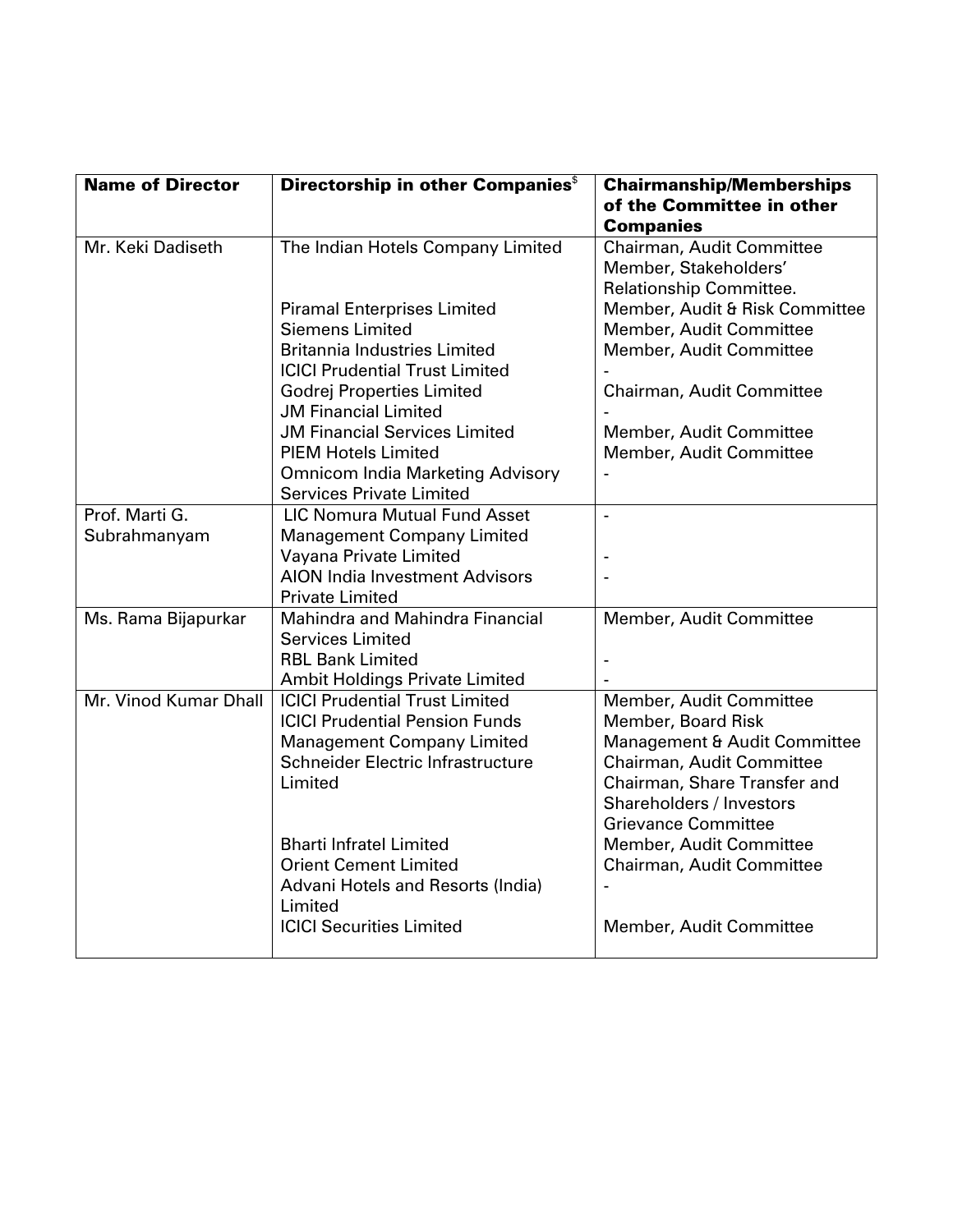| Mr. V. Sridar | <b>STCI Primary Dealer Limited</b>       | Member, Audit Committee    |
|---------------|------------------------------------------|----------------------------|
|               | Seshasayee Paper and Boards Limited      | Member, Audit Committee    |
|               | Ponni Sugars (Erode) Limited             | Chairman, Audit Committee  |
|               | <b>ICICI Bank Limited</b>                | Member, Audit Committee    |
|               |                                          | Member, Share Transfer &   |
|               |                                          | Shareholders'/Investors'   |
|               |                                          | <b>Grievance Committee</b> |
|               | <b>AADHAR Housing Finance Limited</b>    | Chairman, Audit Committee  |
|               | Sarda Metals & Alloys Limited            | Chairman, Audit Committee  |
|               | <b>IDFC AMC Trustee Company Limited</b>  |                            |
|               | <b>CENT Bank Home Finance Limited</b>    | Chairman, Audit Committee  |
|               | <b>Morpheus Capital Advisors Private</b> |                            |
|               | Limited                                  |                            |

 $\!\!$  excluding the directorships in section 25 Companies and foreign companies.

For purpose of considering the Committee Membership and chairmanships for a Director, the Audit Committee and the Shareholders' Grievance Committee of public limited Committees alone have been considered.

The details of "Directorships held in other companies" and "Chairmanships/Memberships of committees in other companies" are as on January 16, 2015.